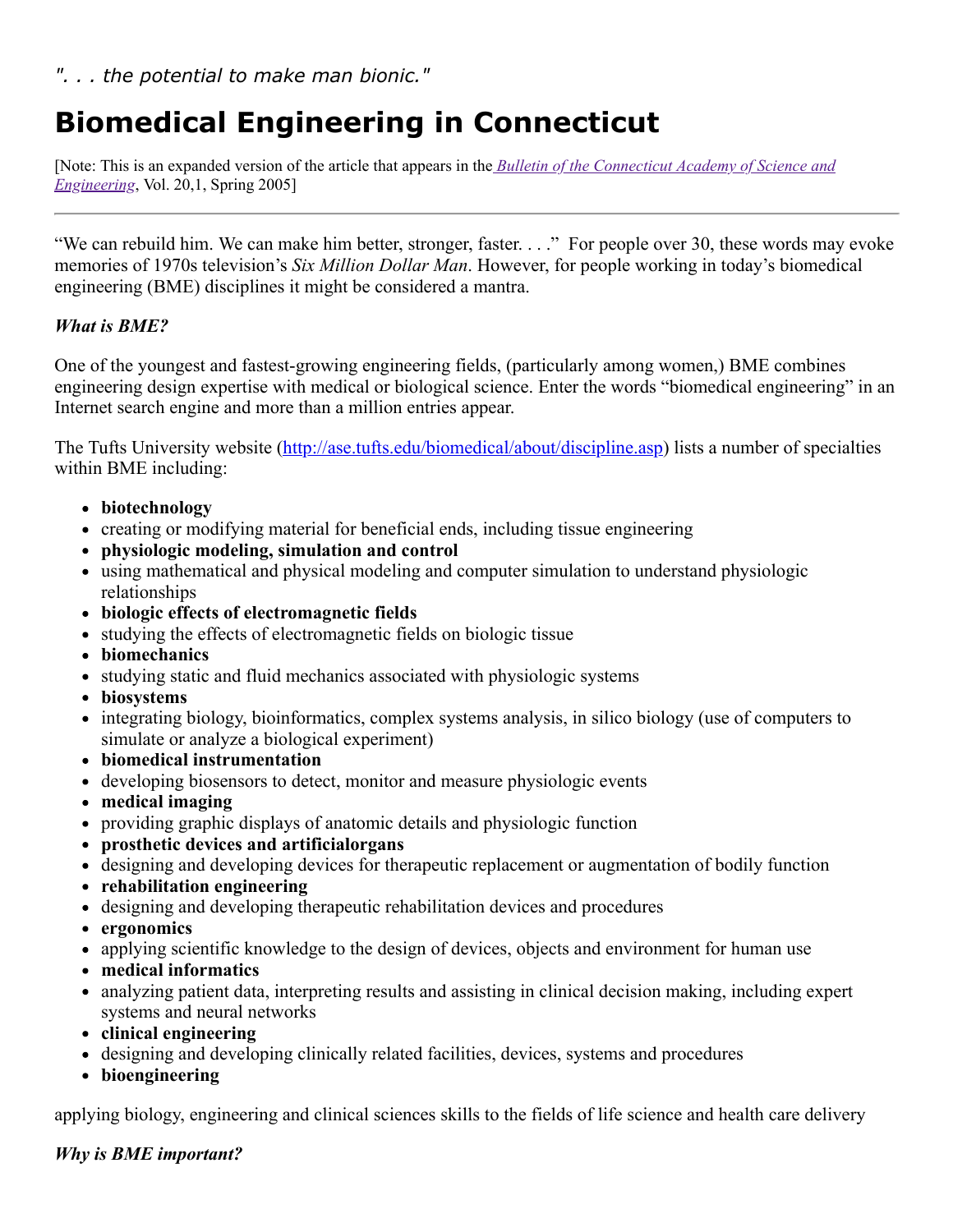According to Dr. Neil Yeston, vice president of academic affairs at Hartford Hospital, BME offers tremendous potential for improving quality of life. Yeston identified three areas he calls "the greatest examples of the promise BME holds for the future": robotics, imaging technology and genomics.

Yeston predicts that the most promising application of robotics technology will be its role in precise, minimally invasive and more efficient surgery. Robotic systems like Hartford Hospital's daVinci Surgical System® allow all instrumentation within the patient to be placed remotely, provide surgeons with magnified views that are more precise than those available using current surgical binocular loops, and eliminate even the slightest tremor in a surgeon's hand. "This technology is currently being used for procedures like kidney and prostate removal," Yeston said. "It offers tremendous possibilities in micro surgery (i.e. nerve and cardiac surgery) and it will likely make possible advances in surgery within cavities and structures that are difficult to see with the human eye."

New imaging technology is replacing invasive diagnostic procedures with safer, more rapid techniques. "When CAT scans emerged in the 1970s, a typical abdominal diagnostic test took 45 minutes," Yeston said. "Today, a similar procedure takes only seconds and provides better imaging and new capabilities. The new technology requires less radiation and supplants the risks and pain of some of today's diagnostic procedures."

And, Yeston looks to another exciting future application of BME: genomics. "While the media has focused on genomics as a tool to clone an ideal individual or modify genes, for me, its most promising application is in providing ideal preventive therapy," Yeston said.

Hartford Hospital is partnering with Hartford-based Genomas, Inc., founded by Academy member Gualberto Ruaño, to develop technologies that offer the potential to individualize the prescription of medicine. "Consider what these technologies could do for patients who need high cholesterol medicine as just one example," Yeston said. "One patient might require four times as much as another patient because each person's genetic make up is different. Emerging technologies will allow doctors to immediately prescribe the exact amount of medicine each patient requires."

BME also holds tremendous potential for the U.S. economy. The U.S. leads the world in this sector with annual American exports of medical device and biotechnology products currently exceeding \$6 billion.

### *What's going on in Connecticut?*

According to the Connecticut Business and Industry Association (CBIA), the number of biosciences companies in the state has grown from four to 40 in the last 10 years.

BME is being fostered by Connecticut nonprofits, healthcare organizations, academia and industry.

Dr. Joseph D. Bronzino heads the Hartford-based Biomedical Engineering Alliance and Consortium (BEACON), a nonprofit trade association comprising academic, clinical and corporate partners. The organization is dedicated to developing and commercializing new medical technology, including BME.

"We want to foster an environment in Connecticut that encourages collaborative research, stimulates industrial partnering and facilitates the creation of new medical technology, companies and jobs," he said. "To accomplish these goals, we provide BEACON members with access to expertise and resources within our network."

Tom Ellen, chief executive officer of Vivax Medical in Torrington, Conn., is a member of BEACON. Vivax, a startup company, develops noninvasive medical devices that offer care advantages to patients and caregivers with a simultaneous potential for dramatic decreases in healthcare costs. For example, the company has developed a mobility system that can automatically transfer a patient from bed to wheelchair and vice versa. "For more than a century, industry has been undertaking productivity improvements," Ellen said. "Now similar improvements are coming to health care."

For startup companies, like Vivax, the biggest issue is capital. "There is a fairly well-developed venture capital system in the United States," Ellen said. "But, many good companies with great ideas can't get funding because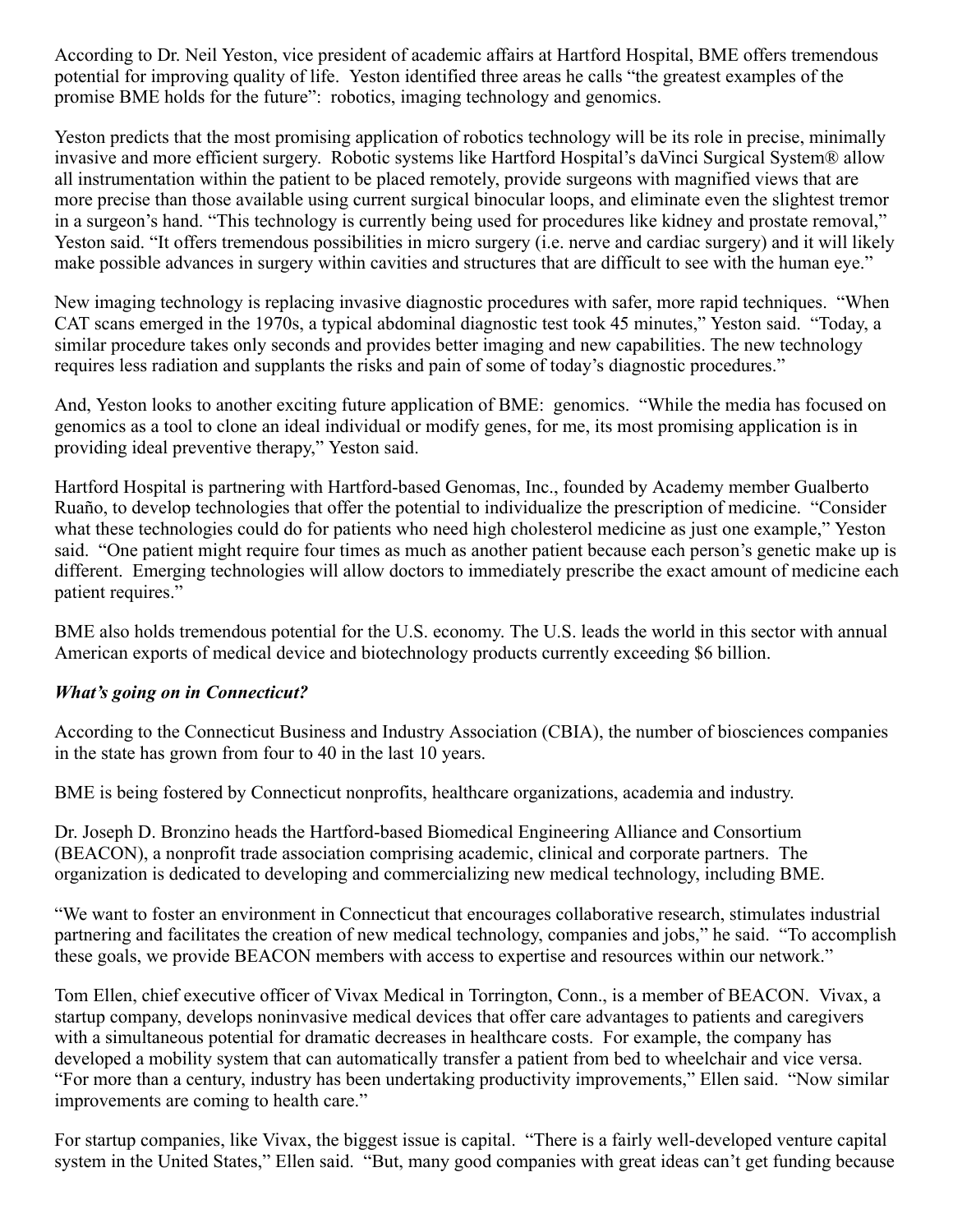they don't provide a big enough return for venture capital companies. If Connecticut is serious about fostering development of business and hiring, the state needs to join the other states that currently provide a source of money to support worthy early-stage startup companies."

In 2001, the University of Connecticut (UConn) was the first public university in New England to offer an undergraduate program in Biomedical Engineering. In just three years, the program has grown to almost 200 students. Projections indicate it will grow to 400 students within the next three years.

According to Dr. John D. Enderle, program director for BME at UConn, the undergraduate program is very hands-on and offers students experience with the latest tools as well as the advantage of the school's 40-year history of graduate-level education in BME. "The hallmark of both our graduate and undergraduate programs in BME is the hands-on experience and variety of courses we offer," he said, noting that the undergraduate program offers six different tracks and numerous elective BME courses.

In a unique twist, UConn offers select freshmen the opportunity to apply for acceptance into the UConn School of Medicine. "This allows us to attract superstars who want to be guaranteed a spot in medical school from the outset," Enderle said. "These students want to be involved in summer internships and to conduct research as part of their undergraduate experience. Because of our established relationships with area hospitals and our unique association with the UConn Health Center, our students can work in a faculty lab and can conduct joint research projects easily within our existing infrastructure."

Students in the school's undergraduate program also participate in the National Science Foundation (NSF) Engineering Senior Design Projects to Aid Persons with Disabilities. Students construct custom-designed devices and software for people with disabilities. "The NSF pays for all parts and we give the product to the person free of charge," Enderle said. "The impact is huge because even a small project would cost a person \$50,000 or more. Our students gain experience and the community is beginning to understand the direct impact of BME on individual lives," he said.

### *What does the future hold?*

Members of the state's clinical, industrial and academic communities agree that BME holds tremendous potential for future job growth.

A recent BEACON report completed with support from Northeast Utilities ([www.hartfordspringfield.com\)](http://www.hartfordspringfield.com/) indicates that Connecticut's infrastructure is poised to support growth in the medical device sector of the economy. "Of particular importance is the presence of a number of precision manufacturing companies that are diversifying to accommodate the medical device industry," Bronzino said, adding that he hopes this trend will be encouraged and supported. "Our state needs high-tech jobs and BME professionals are almost all highly educated and highly paid. Significant growth in this sector would be multiplied five-fold in the state's service industries."

According to Pete Gioia, economist at CBIA, "Industry projections suggest that there will be more than 80 biosciences companies in Connecticut within the next 10 years." That figure is double the number of bioscience companies active statewide today.

Enderle notes that pharmaceutical and biotechnology companies have a strong presence in Connecticut. "We also have small medical device companies which I believe will be the foundation for BME growth in Connecticut," he said. "Small companies that build new products in niche markets will become larger and continue to grow. The growth will steadily build."

Noting that the U.S. population is aging, with recent projections indicating 70 million Americans (or one in five) will be age 65 or older by the year 2030, Yeston says that the potential job market is enormous for people with the right combination of knowledge and creativity. "Today's older people want to be active," Yeston said. "With BME, we may one day be able to provide brain implants or neurosurgery advances to counteract diseases like Parkinson's for example.